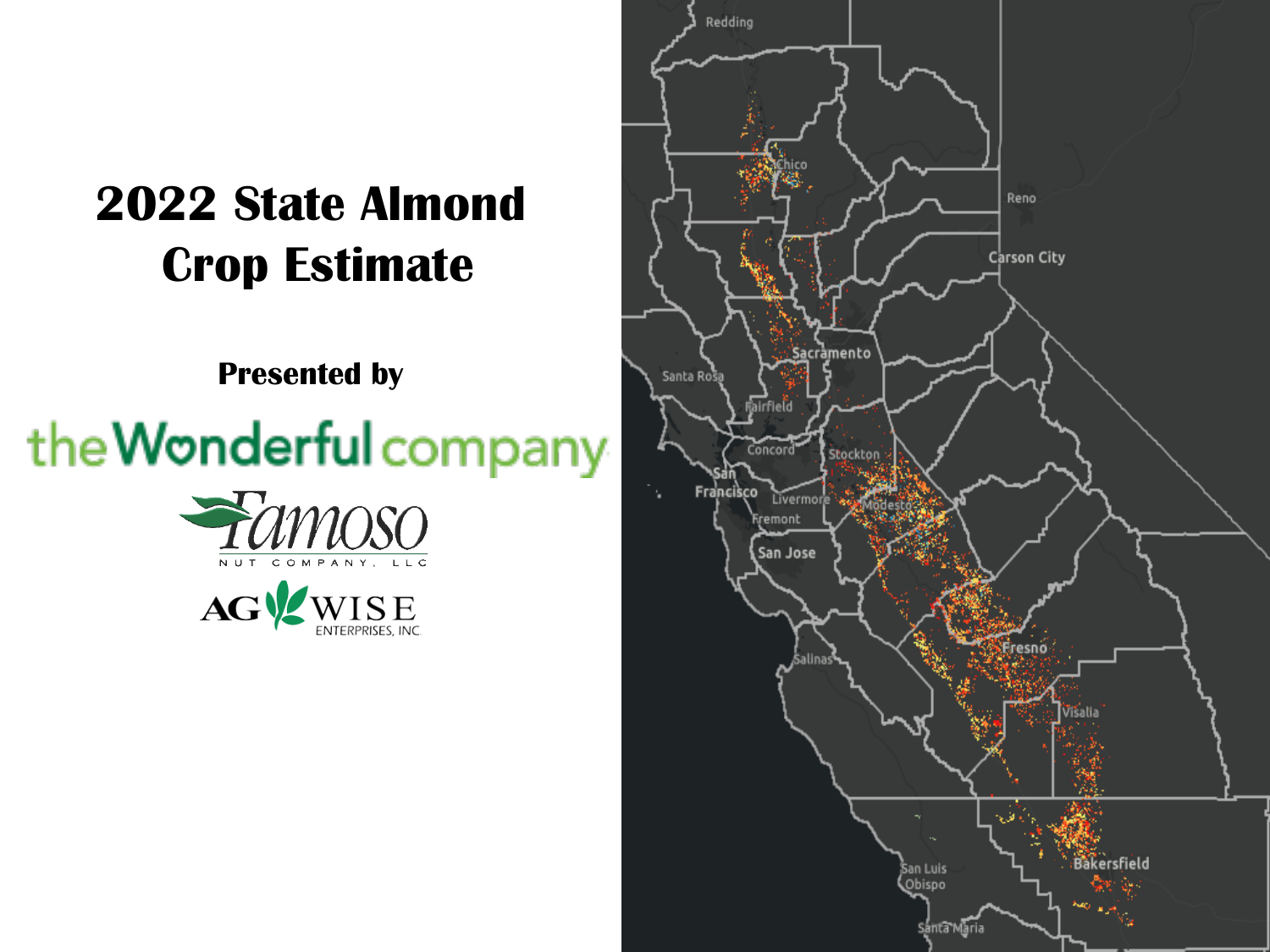## **WP&A/Famoso Nut/Ag-Wise 2021 Almond Crop Estimate In Review**

With the publication of the March 2022 ABC Position Report, we can now see where the 2021 California almond crop will finalize at with much greater certainty. With USDA receipts totaling 2.9 billion pounds, we now see this crop finalizing around 2.91 billion pounds.

As you can see from the chart below, our estimate for the 2021 State Almond crop was very accurate (within 1.5% of the projected final). We over-estimated the volume from the Northern and Southern regions by 5.1% and 2.0% respectively but we were very accurate in our estimate of the Central Region (Madera county to Sacramento).

It was nice to have the most accurate estimate once again after our big miss for crop year 2020 (which was the result of our inability to visually inspect the Northern & Central regions due to Covid travel restrictions). This most recent performance only further confirms our opinion that to estimate the California Almond crop accurately, you must visually see it on the trees in all areas as well as have accurate data from past crops.

#### **2021 WP&A/Famoso/Ag-Wise California Almond Crop Estimate vs. Final Outlook**

|                                   |                                          |                | <b>CY 21 Crop Receipt Outlook</b><br>Yield/Acre by Region - as of 4/12/22 |                    | <b>CY 21 WP&amp;A Estimate</b> | Yield/Acre by Region - as of 5/11/21 |                                               |                                   |                           |                 |  |  |  |  |
|-----------------------------------|------------------------------------------|----------------|---------------------------------------------------------------------------|--------------------|--------------------------------|--------------------------------------|-----------------------------------------------|-----------------------------------|---------------------------|-----------------|--|--|--|--|
|                                   | CY21                                     |                | <b>Receipts</b>                                                           | CY21               |                                | Receipts                             | 2021 Estimate vs. 2021 Outlook<br>More/(Less) |                                   |                           |                 |  |  |  |  |
|                                   | <b>Bearing</b>                           | Yield/         | based on BOY                                                              | <b>Bearing</b>     | Yield/                         | based on BOY                         |                                               |                                   |                           |                 |  |  |  |  |
| <b>Growing Region</b>             | Acreage                                  | Acre           | <b>Assumptions</b>                                                        | Acreage            | Acre                           | <b>Assumptions</b>                   | <b>Acres</b>                                  | YId/Acrel                         | <b>Total Lbs.</b>         | % Total Lbs.    |  |  |  |  |
| <b>Northern</b><br><b>Central</b> | 233,620<br>525,026                       | 1,704<br>2,339 | 398,036,220<br>1,227,978,517                                              | 231,620<br>520,026 | 1,805<br>2,351                 | 418, 163, 726<br>1,222,333,136       | (2,000)<br>(5,000)                            | 102<br>12                         | 20,127,506<br>(5,645,381) | 5.1%<br>$-0.5%$ |  |  |  |  |
| <b>Southern</b>                   | 550,354                                  | 2,334          | ا 284,602,733.                                                            | 548,354            | 2,388                          | 1,309.655,138                        | (2,000)                                       | 54                                | 25,052,405                | 2.0%            |  |  |  |  |
| Total/Average:                    | 1,309,000                                | 2.224          | 2,910,617,470                                                             | 1,300,000          | 2,269                          | 2,950,152,000                        | (9,000)                                       | 46                                | 39,534,530                | 1.4%            |  |  |  |  |
|                                   | Note: All Acreage & Yield/acre           |                |                                                                           |                    |                                |                                      |                                               |                                   |                           |                 |  |  |  |  |
|                                   | are based on Land IQ Data as of 11/15/21 |                |                                                                           |                    |                                |                                      |                                               | <b>Red Font = Under-estimated</b> |                           |                 |  |  |  |  |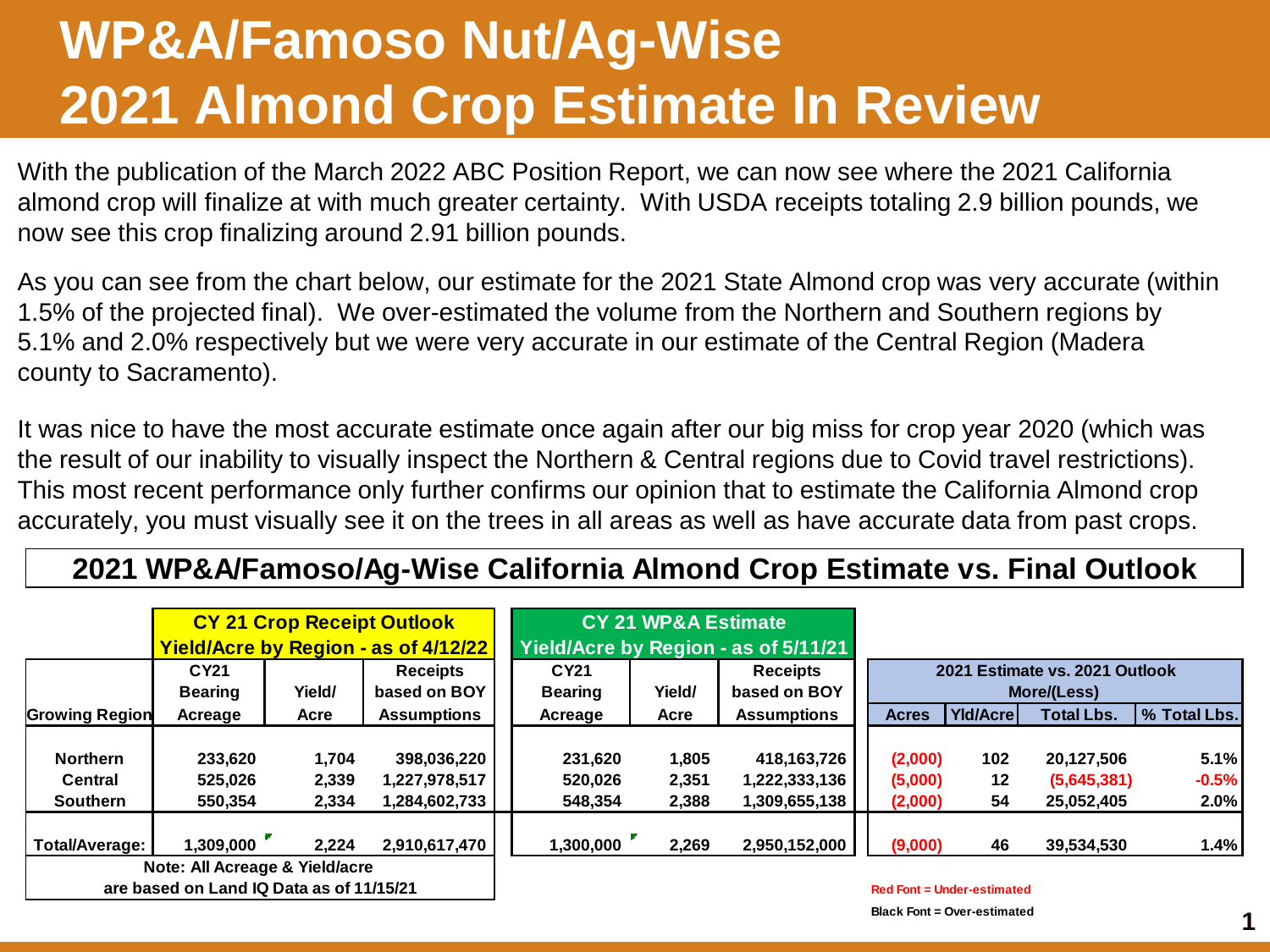The following pages summarize the results of our 2022 State Almond Crop Estimate. This year we had seventeen people in four vehicles that were able to visually inspect all of the major growing regions in the state. As we have done in the past, we also spoke with local area farmers, handlers and PCA's in each area to obtain first-hand knowledge of what they thought their crops looked like this year vs. the crop they had in 2021. We divided each of the regions (North, Central, South) into four zones with each vehicle spending about 6-8 hours in their assigned zone each day. We started our tour on May 1<sup>st</sup> this year and looked at orchards for 3 full days in all growing regions north of Kern County. Prior to this trip, we had made our own assessments of the Kern county orchards where most of our own orchards are located. The total combined miles covered by our group equated to more than 4,000 road miles (about 1,000 road miles/vehicle).

As we do every year, all members were provided with historical data as to crop receipts by county and region, as well as historical yield/acre estimates based on either Land IQ acreage (2010 to 2021…with the odd years during this period between 2010 - 2017 being extrapolated using the variance seen between Land IQ acreage and NASS acreage for the even year's). All 2022 estimates were based on Land IQ bearing acres of 1,338,496 per their April 28th report (we rounded up to 1.34 million to calculate our estimates). The acreage of 3rd leaf orchards (2020 plantings) we have estimated at about 83,000 acres and their production is incorporated in our estimates per normal. You can find the latest Land IQ Almond Acreage Report at the link shown below.

https://live-almonds-next.pantheonsite.io/sites/default/files/2022-05/2022 Initial Acreage Estimate Report Revised.pdf

In addition to the data provided above, each team member was given three different models (Excel worksheet tools) in which to develop their individual estimates (by tree age, by region, and by county or any combination of these three tools). As always, we had a 3rd Party expert in statistics and regression analysis review the individual estimates and determine the best figure to use for our "official group estimate". The final "official" estimate is heavily weighted on group members with a consistent record of estimate accuracy.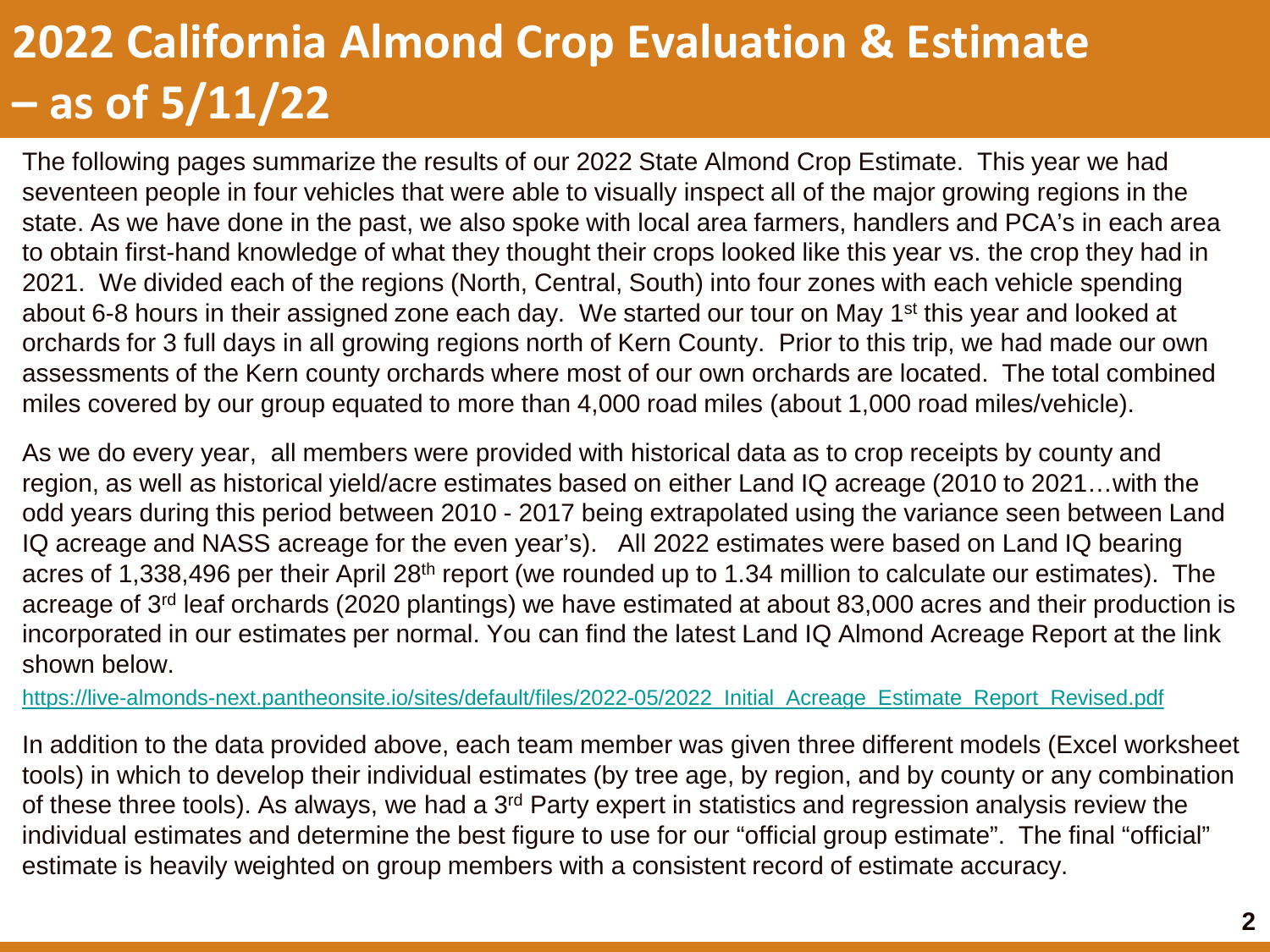#### **General Observations for the Northern Region (Sacramento to Tehama)**

Visual observations for the Northern Region included, Yolo, Colusa, Butte, Tehama, Glenn, Placer, Sutter, and Solano Counties. Everything in terms of bloom conditions and bloom strength was going so well this year up until the 23<sup>rd</sup> of February. Unfortunately, from February 23<sup>rd</sup> – February 26<sup>th</sup>, a historical freeze hit this area along with most of the California growing regions. We knew this Northern region saw the coldest temperatures for the longest durations and that widespread significant damage had occurred before we left for our trip. However, our pre-trip discussions we had with growers and packers in this region could not fully help us comprehend the severity and impact this freeze consistently had throughout this region. As a grower and processor, our stomachs churned, and our hearts broke for the growers in this area as we moved through our assigned zones. A consistent theme from each group/zone was that 4 out of 10 orchards had crop sets not worth harvesting. In some cases (i.e., acreage all around the Sutter-Butte mountain range), we saw orchards where it was hard to find 5 nuts per tree no matter which variety was planted. Many orchards clearly had less than 500 nuts/tree (which equates to less than 300 lbs./acre assuming 141 trees/acre and an average ounce count of 23 nuts/ounce).

Although the orchards and nut-sets we described above were more the "norm", there were exceptions in each zone where it was clear the grower made full frost mitigation efforts (ran sprinklers and used helicopters for all four nights and mornings) in order to save their crop. However, in most of these instances, they still ended up with nut sets that will yield less than 1,500 lbs./acre . Orchards that could yield above 1,500 lbs./acre were definitely a rare exception. The 2021 crop in this region looks to finalize at around 1,720/bearing acre which is about average for this region since 2015 (excluding the record year of 2020 which was 2,218/bearing acre). The lowest crop yield per acre we have on record for this region was in 2004 (only 1,237 lbs./acre). For this 2022 crop year, unfortunately a new record low will be established based on our group's observations. As found on page 8 of this report, we see this Northern Region crop averaging just slightly more than 900 lbs./acre (down -46.7% from 2021). Depending on how water supply holds out, further downside is possible.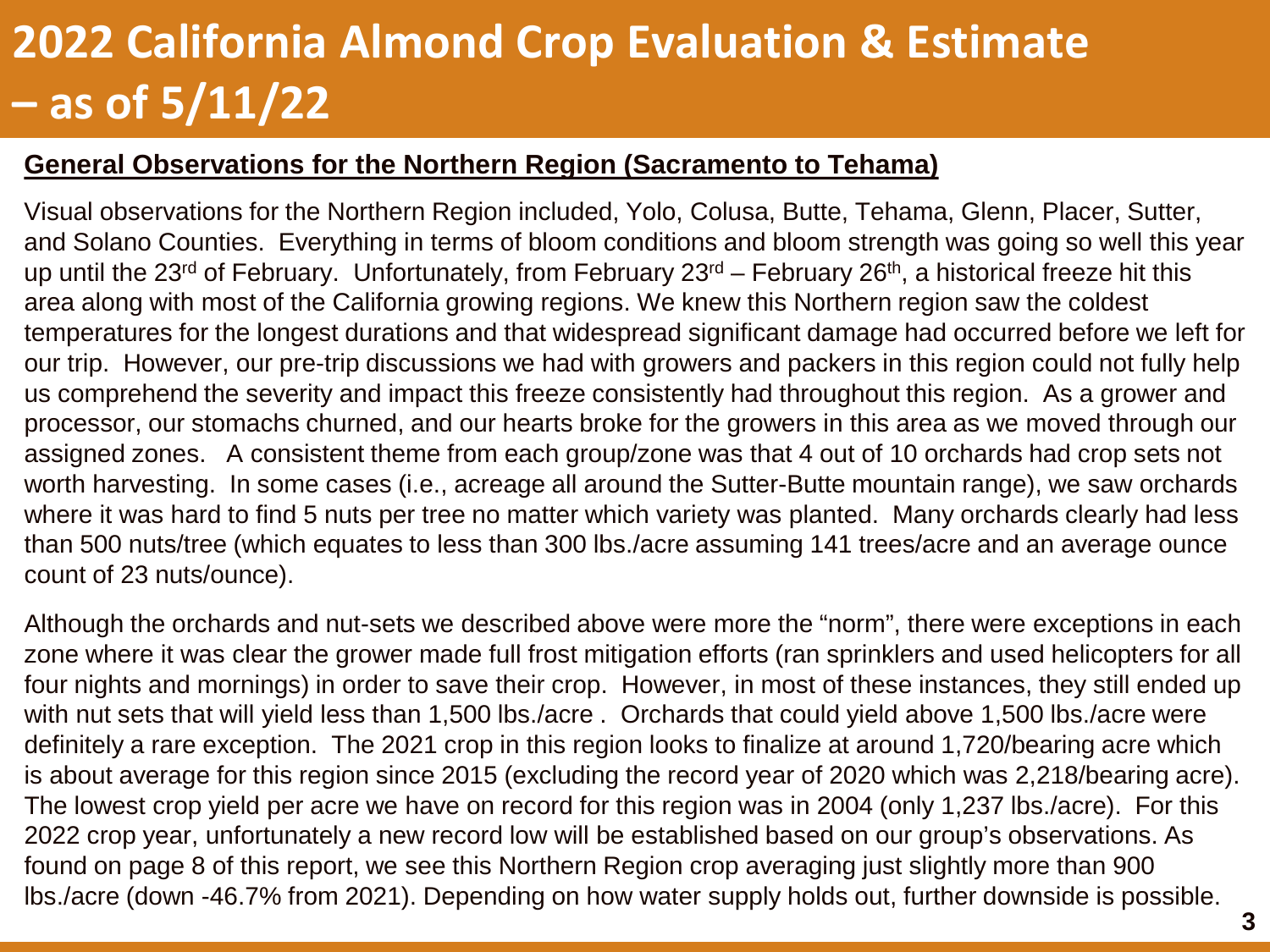#### **General Observations for the Central Region (San Joaquin County to the North down through Madera County in the South)**

What a change only 40 to 50 miles can make when you consider the nut-sets in Solano county vs. San Joaquin county to the south. Although some orchards in the eastern 2/3<sup>rds</sup> of this region showed some obvious damage from the February freeze event (mainly only to the Nonpareil variety), these findings were the exception vs. the rule. In general, almost all the orchards we looked at in San Joaquin and Stanislaus counties (east to west) had very good crop sets (just like last year) with very little noticeable differences from one variety to the next in terms of nut-set strength.

Once we got down to Merced and Madera counties a consistent pattern of crop sets became more noticeable. Orchards within 5 miles west of Hwy 99 and further east all had good to very good nut-sets across all varieties (similar to what we saw last year). However, the further west from this 5-mile mark from Hwy 99 you went, the lighter the nut sets became and the more water stressed orchards we found. Many of the orchards on the west-side of these counties were severely water stressed last summer and it was no surprise to see lighter nut-sets in the stressed orchards from last year. In Madera county, we know there was some freeze impact to Nonpareil as we experienced in our own orchards near Firebaugh in far north-western Fresno county. Overall, for this Central Region, we see the 2022 Almond crop coming in similar in size to the 2021 crop on a yield/acre basis at 2,330 lbs./acre and a small increase in overall crop receipts due to the 3.2% increase in bearing acres (total crop receipts up about 40 million pounds in total vs. 2021).

But much like the Southern Region for this third year of drought, our estimated figure may be too high due to the severity of the drought and the dismal water supply situation vs. last year. How long growers will be able to support their orchards with the required amount of water is unknown. We know some water districts have already told their growers their will be no surface water available to growers after July. These almond crops need water all the way through August and September when temperatures are usually the hottest. Postbloom surface water supplies will likely be non-existent which won't bode well for the 2023 crop.

**4**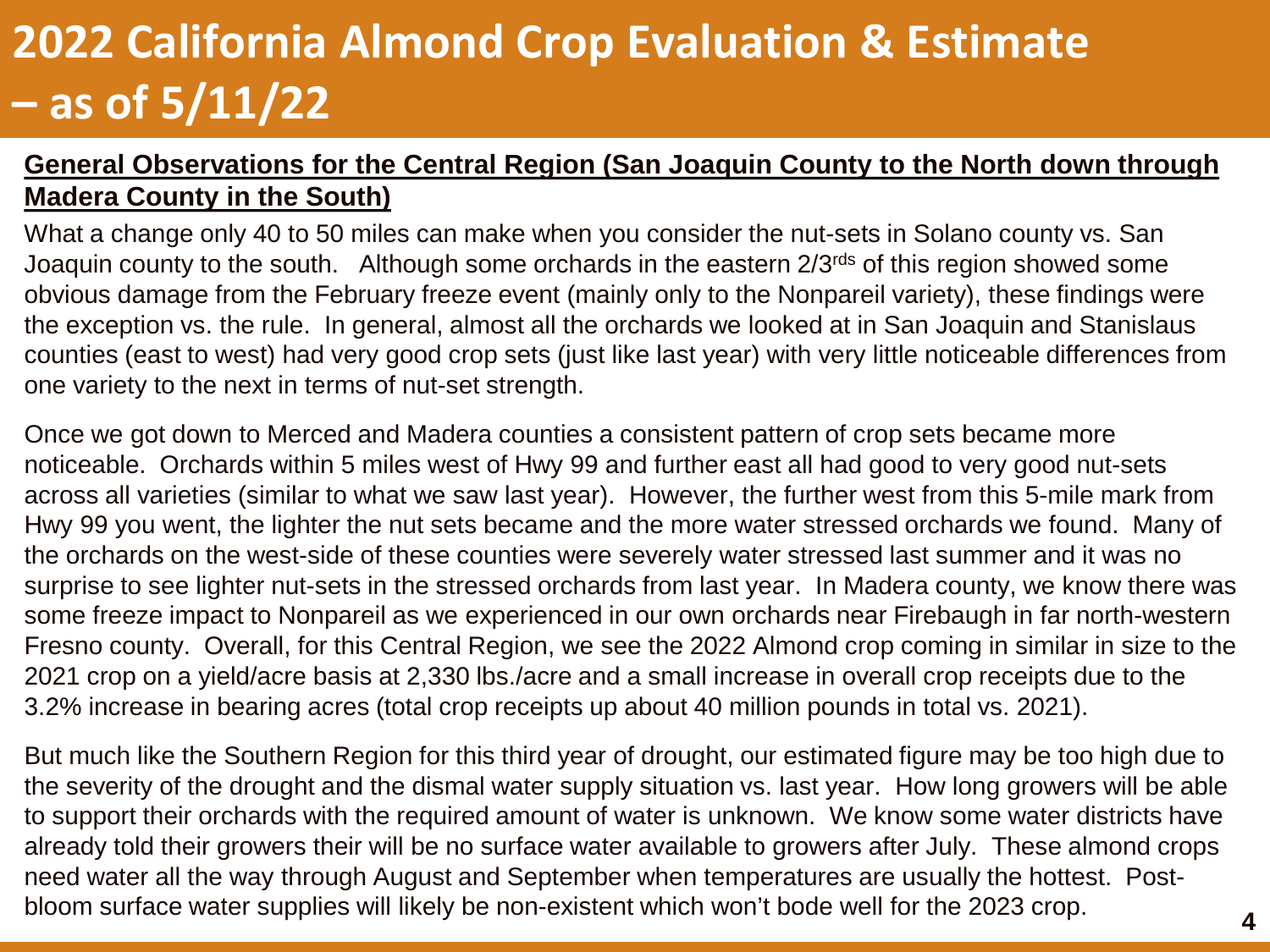#### **General Observations for the Southern Region (Fresno South)**

Our visual observations for the Southern Region were very similar to what we saw in Madera County. The eastern 2/3<sup>rds</sup> of these counties had consistently good nut sets for all varieties. After a bit of an "off-year" in 2021 on Nonpareil, we see the eastern 2/3<sup>rds</sup> of this region having noticeably stronger nut sets for Nonpareil (although nut sizing is smaller than normal). The exception is the western  $1/3<sup>rd</sup>$  of the orchards in this region which were affected by the February freeze to a small degree and impacted more negatively by the severe drought conditions and reduced water supply last summer. Many orchards standing today in the western region of these counties showed severe drought stress by harvest time last summer and as a result, we saw much lighter nut-sets in these orchards on this year's tour vs. orchards located further to the east. Based on the water stress we are already seeing in many of these orchards on our tour this year, we believe we will see an even larger number of abandoned or removed standing orchards from this point forward than what occurred last summer. Participants of this year's tour saw many standing orchards (with nuts) that the grower spent money and effort on this spring that were now in the process of being removed (and a lot of orchards that had obviously not been irrigated for many weeks).

This Southern Region showed the widest spread in terms of crop size estimation by our group members. It is impossible to know just how many of the orchards in this region will have enough water make it to harvest without severely affecting nut size and quality. Like the Northern Region, I will not be surprised if in the end the final crop receipts in this region fall short of our final estimated figure. But others in our group I know believe the number could be higher for this region (local grower bias). The final estimate for this region shows we will be up slightly in yield/acre (+1.8% overall) and produce an additional 49.6 million pounds of almonds vs. last year. This estimate reflects much stronger production for the eastern 2/3<sup>rds</sup> of this region that is strongly off-set by the smaller nut sets we see in the western 1/3<sup>rd</sup> of the region. The expectation is that there will likely be a lot of production totally lost due to the severity of this year's drought and desperate water supply situation in this region.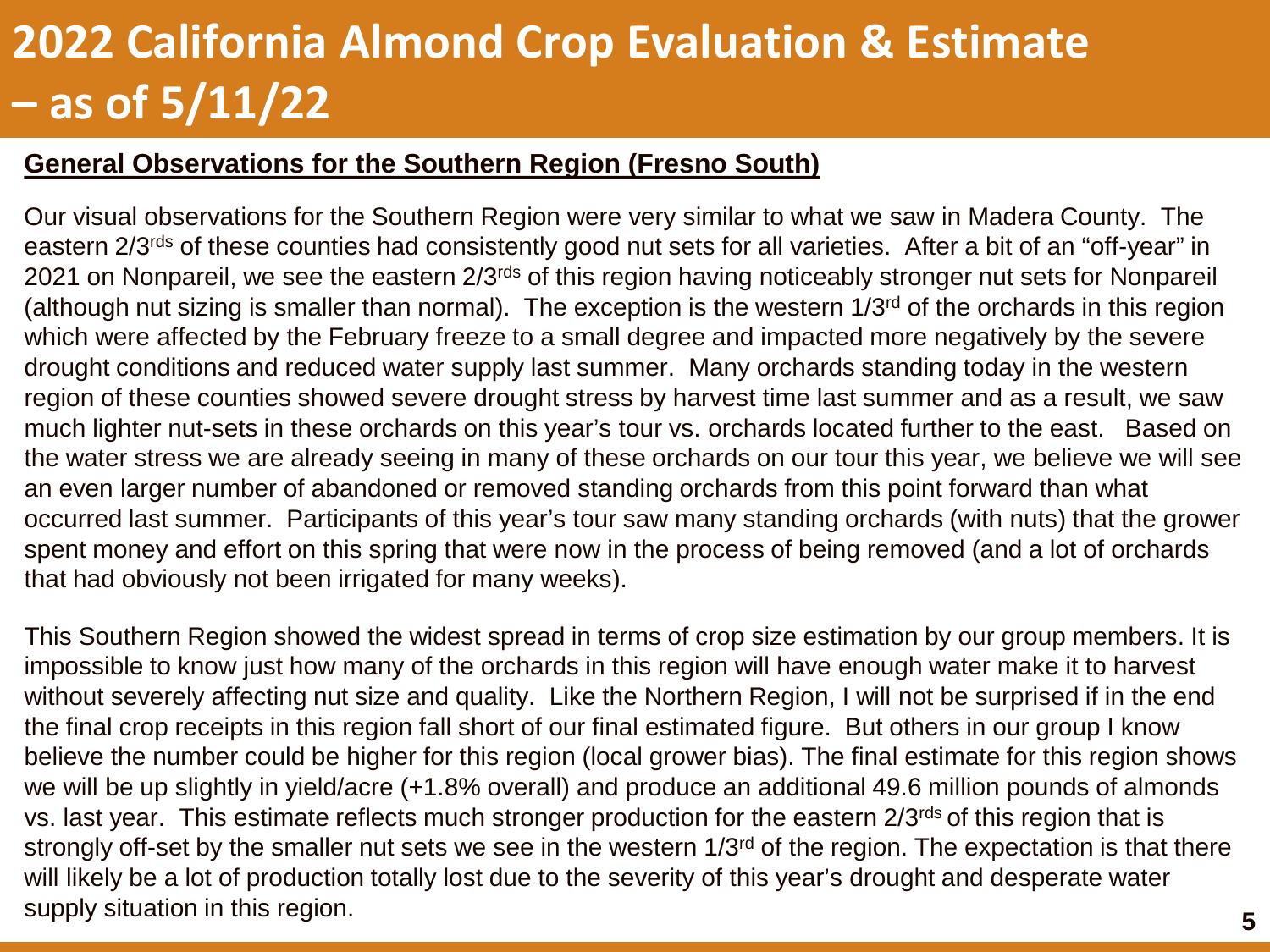#### **Other General Observations from our Tour**

**Nut Size and Maturity** – Throughout our tour, we of course spent a lot of time in the orchards looking at nut size and nut maturity. In terms of nut maturity, most nuts we cut open (north to south) were still mostly if not completely still in the gel stage. In southern Kern county, we did find a few orchards where the Monterey and Nonpareil nuts were one half to three fourth's solidified, but the majority had no more than 1/4<sup>th</sup> solidification. Thus, we do not expect harvest to be early this year (first week of August timing for the Southern region and more like the second week of August for the Central and Northern regions). As for nut size, overall, the nut sizing looks smaller than average across all varieties except in the Northern region where the nut sets are very light. If you consider the impact that the drought had last year on nut size, we expect a similar situation this year when you consider the water supply and drought conditions are even worse going into the hot summer months.

**Nut Quality & Insect Pressure -** We already knew before our trip that NOW pressure started earlier and heavier this year vs. last year based on trap counts from PCA's reporting from all regions. Plant/Stink bug pressure so far seems lighter, but some growers have already had to do sprays in orchards where this pest is a problem each year. The question of how much damage will be done is going to be determined by the nut load on the tree, and more so the financial strength of the grower. With Almond prices at or below the cost of production for most growers and farming input costs at record highs (water, fertilizer, diesel, labor, and weed & pest control products), growers will be looking to cut costs where they can in order to stay solvent. With NOW pressure already high for this time of year, decisions that are made to cut back on protective treatments to save money could result in much higher overall in-edibles for the 2022 crop. In addition, we know the water supply situation is worse for everyone growing almonds in California and much worse for the Northern region as well as the 1/3rd western portion of the San Joaquin Valley than at this time last year. If our summer is once again hotter than normal (which is the prediction from the NOAA at this point), more shriveled smaller nuts will once again be the result as seen last year.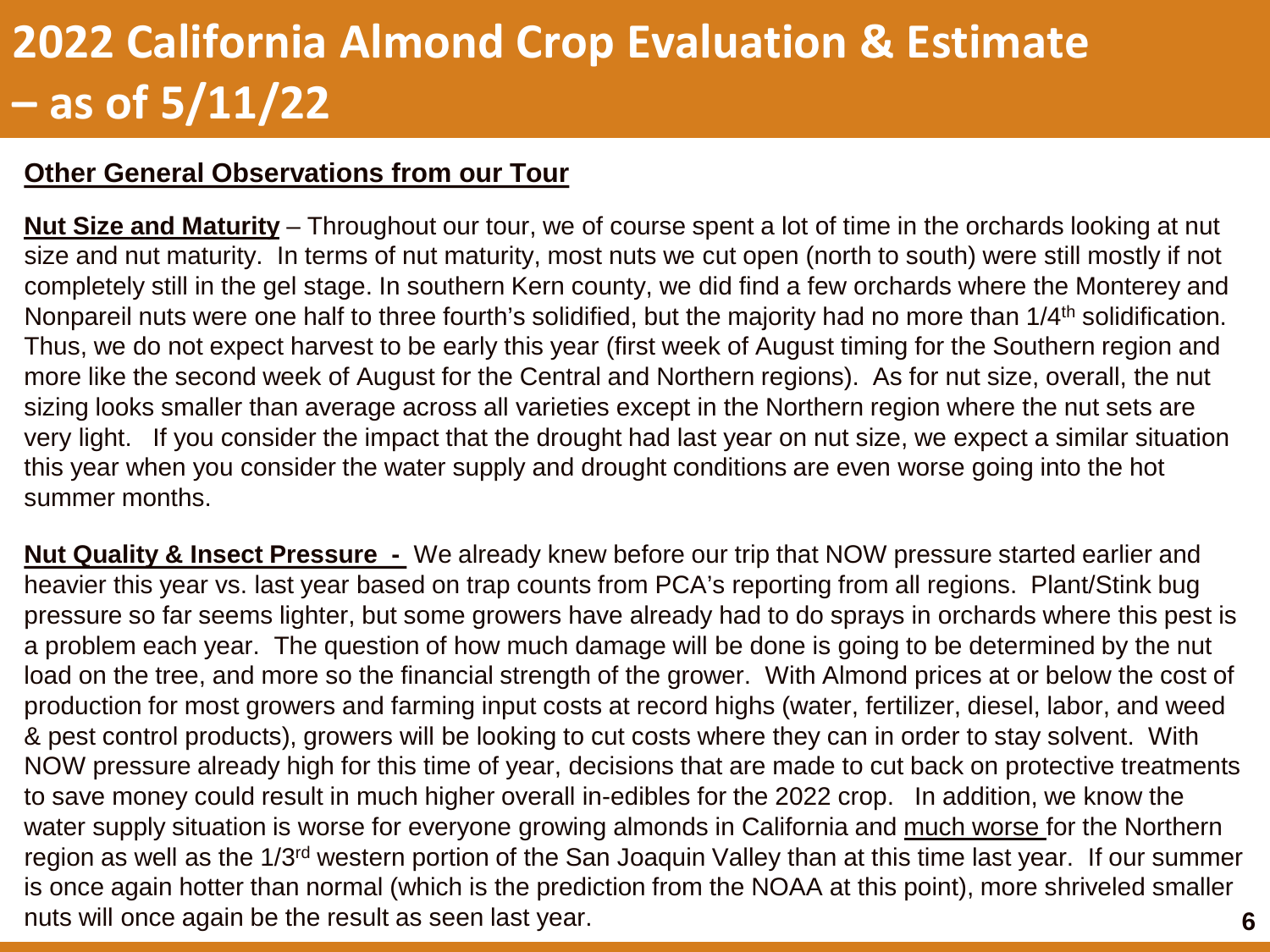#### **Results and Our 2021 Estimate**

The worksheet on the following page reflects the average estimated results by region for our group of 17 estimators. Our weighted regression analysis on the estimates given (based on past accuracy of each individual estimator) resulted in a crop size range as low as 2.6 billion to as high as 3.17 billion pounds with a straight average mid-point of 2.85 billion pounds. After factoring in the historical accuracy of the individuals past estimates (estimator's who were within 3% in 2021), our adjusted figure dropped to 2.805 billion. Thus, our final adjusted group estimate for the 2022 crop is:

#### **2.800 billion pounds based on 1.340 million bearing acres (2,090 lbs./bearing acre).**

This was another hard year to determine a final number as each area was very different from east to west within each region. It is also hard to predict what the final impact will be to this crop with the drought and water supply being so much worse in all areas than we had last year.

In terms of water supply, water costs, and general soil climate (acres in the severe drought category), the California Almond growing landscape of today is very similar to what growers faced in the 2015 crop year. However, there is one major factor that will likely make greater downside final yield impact to the 2022 crop that was not a factor in crop year 2014. What is this major factor? The factor is the difference in the average base industrial bulk price for raw almonds now vs. the levels seen in crop years 2013 and 2014 (and even 2015). The average pricing levels during this period resulted in grower returns well above \$2.50/lb. Over the past 8 months, grower returns based on average wholesale market prices and a 60% pollinator/40% Nonpareil planting mix and CY'21 nut sizing may return \$1.60 - \$1.70/lb. to the grower. With all growing input costs up 2-3 times higher than just a year ago, very hard decisions on how much water, fertilizer, and crop protection applications they can afford to apply will play a big part in the outcome of this crop in terms of total receipts.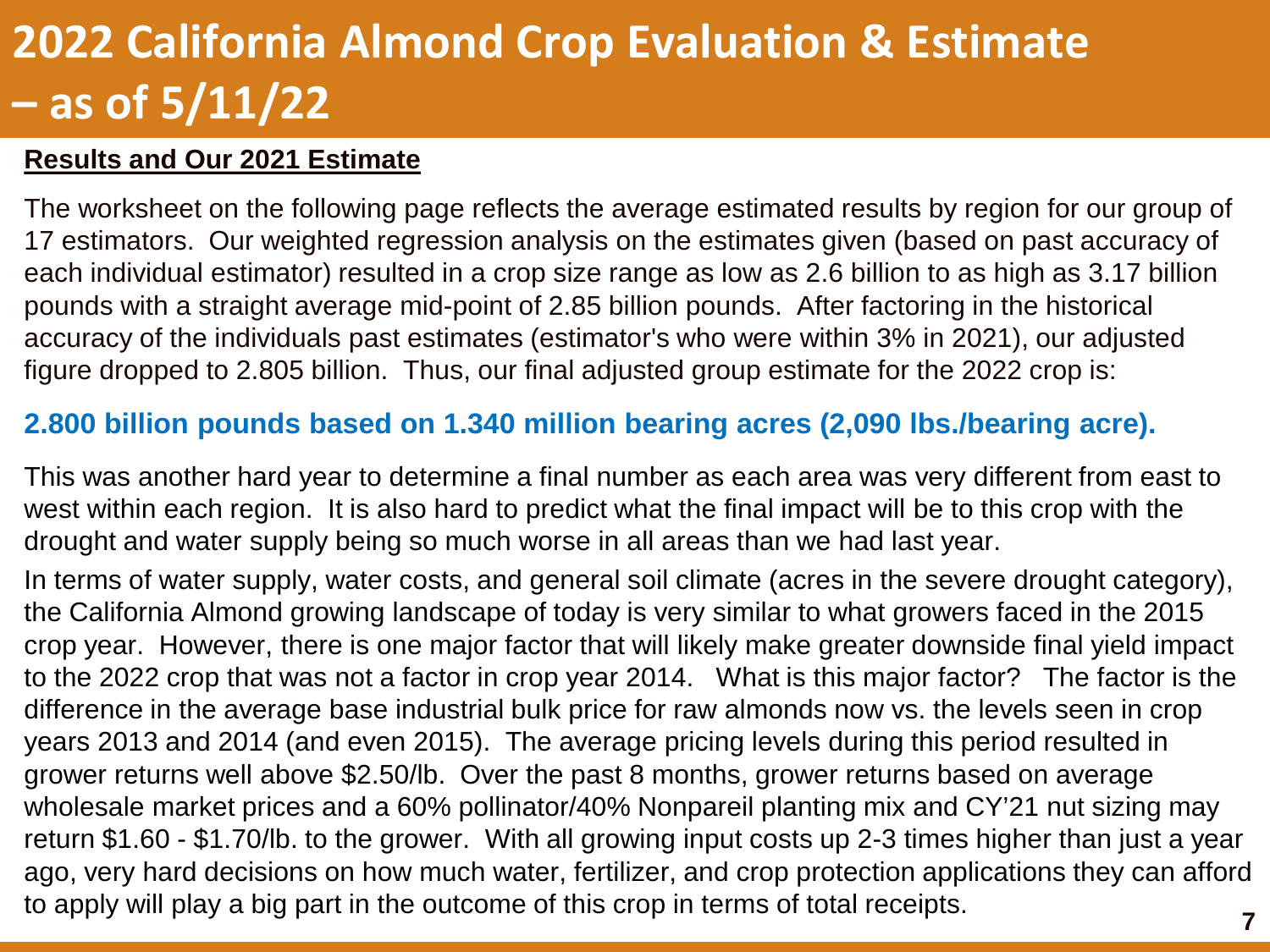### **2022 California Crop Estimate - Group Average by Region as of 5-11-22**

| Yield/<br><b>Receipts</b><br>Acre<br>1,702<br>398,036,220<br>2,329<br>1,221,978,517<br>2,321<br>1,279,602,733<br>2,214<br>2,899,617,470 | <b>Bearing</b><br>Acreage<br>142,651<br>319,988<br>336,492<br>799,131 | <b>Receipts</b><br>219,031,699<br>777,610,975<br>779,209,151<br>1,775,851,825 | Yield/<br>Acre<br>1,535<br>2,430<br>2,316<br>2,222 | <b>Bearing</b><br>Acreage<br>91,258<br>204,590<br>214,778<br>510,626 | <b>Nonpareil Crop</b><br><b>Receipts</b><br>179,004,521<br>444,367,542<br>500,393,582 | Yield/<br>Acre<br>1,962<br>2,172<br>2,330 |  |
|-----------------------------------------------------------------------------------------------------------------------------------------|-----------------------------------------------------------------------|-------------------------------------------------------------------------------|----------------------------------------------------|----------------------------------------------------------------------|---------------------------------------------------------------------------------------|-------------------------------------------|--|
|                                                                                                                                         |                                                                       |                                                                               |                                                    |                                                                      |                                                                                       |                                           |  |
|                                                                                                                                         |                                                                       |                                                                               |                                                    |                                                                      |                                                                                       |                                           |  |
|                                                                                                                                         |                                                                       |                                                                               |                                                    |                                                                      |                                                                                       |                                           |  |
|                                                                                                                                         |                                                                       |                                                                               |                                                    |                                                                      |                                                                                       |                                           |  |
|                                                                                                                                         |                                                                       |                                                                               |                                                    |                                                                      |                                                                                       |                                           |  |
|                                                                                                                                         |                                                                       |                                                                               |                                                    |                                                                      |                                                                                       |                                           |  |
|                                                                                                                                         |                                                                       |                                                                               |                                                    |                                                                      | 1,123,765,645                                                                         | 2,201                                     |  |
|                                                                                                                                         |                                                                       |                                                                               |                                                    |                                                                      |                                                                                       |                                           |  |
| $-46.7%$<br>$-46.3%$                                                                                                                    | 1.2%                                                                  | $-41.7%$                                                                      | $-42.4%$                                           | 0.2%                                                                 | $-51.9%$                                                                              | $-52.0%$                                  |  |
| 3.3%<br>0.0%                                                                                                                            | 3.6%                                                                  | 4.0%                                                                          | 0.3%                                               | 2.6%                                                                 | 2.0%                                                                                  | $-0.6%$                                   |  |
| 3.9%                                                                                                                                    | 2.4%                                                                  |                                                                               | 1.1%                                               | 1.5%                                                                 | 4.4%                                                                                  | 2.8%                                      |  |
|                                                                                                                                         |                                                                       |                                                                               |                                                    |                                                                      |                                                                                       |                                           |  |
| 213,859,856                                                                                                                             | 144,420                                                               | 127,726,783.48                                                                | 884                                                | 91,482                                                               | 86,133,072.86                                                                         | 942                                       |  |
| 1,261,943,129                                                                                                                           | 331,626                                                               | 808,632,810                                                                   | 2,438                                              | 209,946                                                              | 453,310,319                                                                           | 2,159                                     |  |
| 1,329,241,743                                                                                                                           | 344,459                                                               | 806,751,509                                                                   | 2,342                                              | 218,067                                                              | 522,490,233                                                                           | 2,396                                     |  |
| 2,805,044,728                                                                                                                           | 820,505                                                               | 1,743,111,103                                                                 | 2,124                                              | 519,495                                                              | 1,061,933,625                                                                         | 2,044                                     |  |
| $-5.4%$                                                                                                                                 | 2.7%                                                                  | $-1.8%$                                                                       | $-4.4%$                                            | 1.7%                                                                 | $-5.5%$                                                                               | $-7.1%$                                   |  |
|                                                                                                                                         |                                                                       | 1.8%<br>907<br>2,330<br>2,363<br>2,093                                        |                                                    | 3.5%                                                                 |                                                                                       |                                           |  |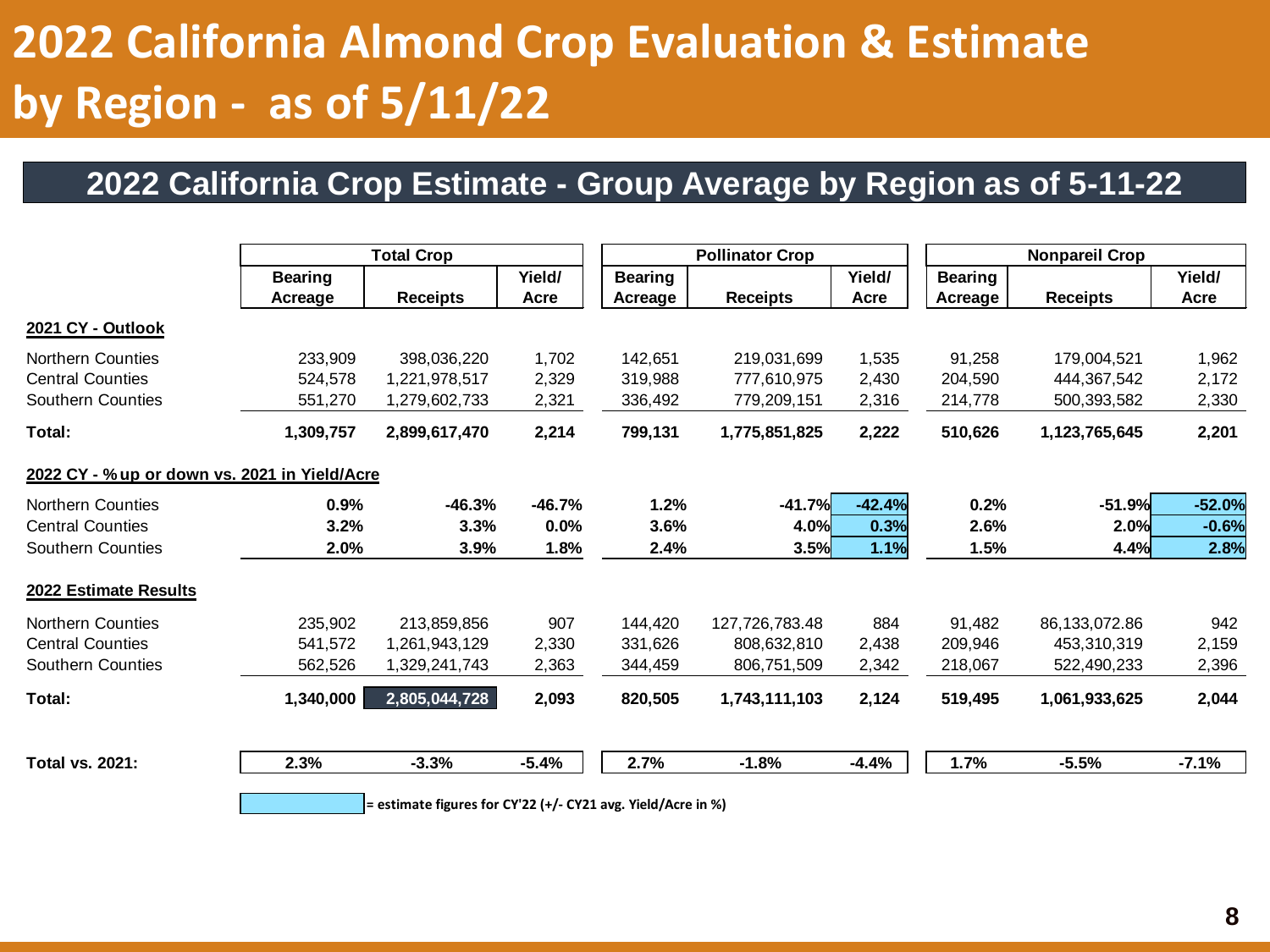### **Land IQ Initial Bearing Acreage Comparison by Region for Crop Year 2022**

| <b>Total Acres by Tree Age by Region - Based on Land IQ April 2022 Data</b> |                        |         |          |         |                                                     |                  |                                   |  |  |  |  |  |  |
|-----------------------------------------------------------------------------|------------------------|---------|----------|---------|-----------------------------------------------------|------------------|-----------------------------------|--|--|--|--|--|--|
|                                                                             |                        |         |          |         |                                                     |                  | <b>Totals</b>                     |  |  |  |  |  |  |
| <b>Northern Counties</b>                                                    | 20 & Older 16th - 19th |         | 6th-15th | 4th-5th | 3rd leaf                                            |                  | 4th Leaf & Older 3rd Leaf & Older |  |  |  |  |  |  |
| <b>Butte</b>                                                                | 13.117                 | 3,688   | 12,871   | 2,086   |                                                     | 31,762           |                                   |  |  |  |  |  |  |
| Colusa/Lake                                                                 | 13,000                 | 14,670  | 25,403   | 6,822   |                                                     | 59,895           |                                   |  |  |  |  |  |  |
| Glenn                                                                       | 8,443                  | 7,927   | 25,107   | 4,998   |                                                     | 46,475           |                                   |  |  |  |  |  |  |
| Shasta                                                                      | 5                      |         |          |         |                                                     | 5                |                                   |  |  |  |  |  |  |
| Solano                                                                      | 1,404                  | 1,101   | 15,157   | 2,450   | <b>WP&amp;A Estimate based</b><br>on Nurshey Data   | 20,112           |                                   |  |  |  |  |  |  |
| Sutter                                                                      | 2,322                  | 2,178   | 5,351    | 3,596   |                                                     | 13,448           |                                   |  |  |  |  |  |  |
| Tehama                                                                      | 2,399                  | 2,479   | 10,155   | 2,104   |                                                     | 17,137           |                                   |  |  |  |  |  |  |
| Yolo/Sacramento/Placer                                                      | 3,629                  | 5,715   | 28,462   | 5,544   |                                                     | 43,351           |                                   |  |  |  |  |  |  |
| Yuba                                                                        | 137                    | 358     | 1,035    | 437     |                                                     | 1,967            |                                   |  |  |  |  |  |  |
| <b>Regional Total</b>                                                       | 44,456                 | 38,117  | 123,541  | 28,038  | 23,000                                              | 234,152          | 257,152                           |  |  |  |  |  |  |
| % within region of Bearing Acres                                            | 19.0%                  | 16.3%   | 52.8%    | 12.0%   |                                                     | 100%             |                                   |  |  |  |  |  |  |
| <b>Percentile within the State</b>                                          | 21.3%                  | 14.8%   | 18.1%    | 15.5%   | 27.7%                                               | 70%              |                                   |  |  |  |  |  |  |
| <b>Central Counties</b>                                                     | 20 & Older 16th - 19th |         | 6th-15th | 4th-5th | 3rd leaf                                            |                  | 4th Leaf & Older 3rd Leaf & Older |  |  |  |  |  |  |
| Merced/Mariposa                                                             | 31,833                 | 27,181  | 57,255   | 23,003  |                                                     | 139,272          |                                   |  |  |  |  |  |  |
| Alameda                                                                     |                        |         | 688      | 722     |                                                     | 1,410            |                                   |  |  |  |  |  |  |
| Madera                                                                      | 18,252                 | 28,083  | 84,215   | 12,676  | <b>Nurshey Data</b><br>based on<br>Estimate<br>WP&A | 143,226          |                                   |  |  |  |  |  |  |
| San Joaquin/Contra Costa                                                    | 16,046                 | 8,862   | 41,248   | 12,913  |                                                     | 79,069           |                                   |  |  |  |  |  |  |
| <b>Stanislaus</b>                                                           | 39,050                 | 31,303  | 82,753   | 21,946  |                                                     | 175,052          |                                   |  |  |  |  |  |  |
| Calaveras                                                                   | 17                     |         | 154      |         |                                                     | 172              |                                   |  |  |  |  |  |  |
| <b>Regional Total</b>                                                       | 105,198                | 95,429  | 266,313  | 71,260  | 40,000                                              | 538,201          | 578,201                           |  |  |  |  |  |  |
| % within region of Bearing Acres                                            | 19.5%                  | 17.7%   | 49.5%    | 13.2%   |                                                     | 100%             |                                   |  |  |  |  |  |  |
| <b>Percentile within the State</b>                                          | 50.5%                  | 37.0%   | 38.9%    | 39.4%   | 48.2%                                               |                  |                                   |  |  |  |  |  |  |
| <b>Southern Counties</b>                                                    | 20 & Older 16th - 19th |         | 6th-15th | 4th-5th | 3rd leaf                                            | 4th Leaf & Older | 3rd Leaf & Older                  |  |  |  |  |  |  |
| Kern                                                                        | 20,425                 | 56,019  | 92,325   | 30,029  |                                                     | 198,797          |                                   |  |  |  |  |  |  |
| Kings                                                                       | 2,981                  | 4,389   | 22,037   | 5,611   | based on<br>Estimate                                | 35,019           |                                   |  |  |  |  |  |  |
| Tulare                                                                      | 3,914                  | 9,317   | 45,146   | 13,524  | Nurshey<br><b>WP&amp;A</b><br>Data                  | 71,900           |                                   |  |  |  |  |  |  |
| Fresno                                                                      | 29,226                 | 54,492  | 134,944  | 32,434  |                                                     | 251,095          |                                   |  |  |  |  |  |  |
| Riverside/San Luis Obispo                                                   | 2,192                  | 6       | 34       |         |                                                     | 2.232            |                                   |  |  |  |  |  |  |
| <b>Regional Total</b>                                                       | 58,737                 | 124,223 | 294,485  | 81,598  | 20,000                                              | 559,043          | 579,043                           |  |  |  |  |  |  |
| % within region of Bearing Acres                                            | 10.5%                  | 22.2%   | 52.7%    | 14.6%   |                                                     | 100%             |                                   |  |  |  |  |  |  |
| <b>Percentile within the State</b>                                          | 28.2%                  | 48.2%   | 43.0%    | 45.1%   | 24.1%                                               |                  |                                   |  |  |  |  |  |  |
|                                                                             |                        |         |          |         |                                                     |                  |                                   |  |  |  |  |  |  |

| <b>Total</b><br><b>State</b>            | 208.392 | 257.768 | 684.339 | 205.897 | 83.000 | 496<br>229 | 496<br>.421. |
|-----------------------------------------|---------|---------|---------|---------|--------|------------|--------------|
| <b>Percent of State</b><br><b>Total</b> | 5.4%،   | 19.0%   | 50.5%   | 15.2%   |        | 100.0%     |              |



**= 25,000 acres added to this category to account for Land IQ's non-verified acreage figure**

**= -17,900 acres removed to the total acreage to account for Land IQ's future removal figure.**

**= Land IQ has no specific acreage for 3rd leaf and younger acreage**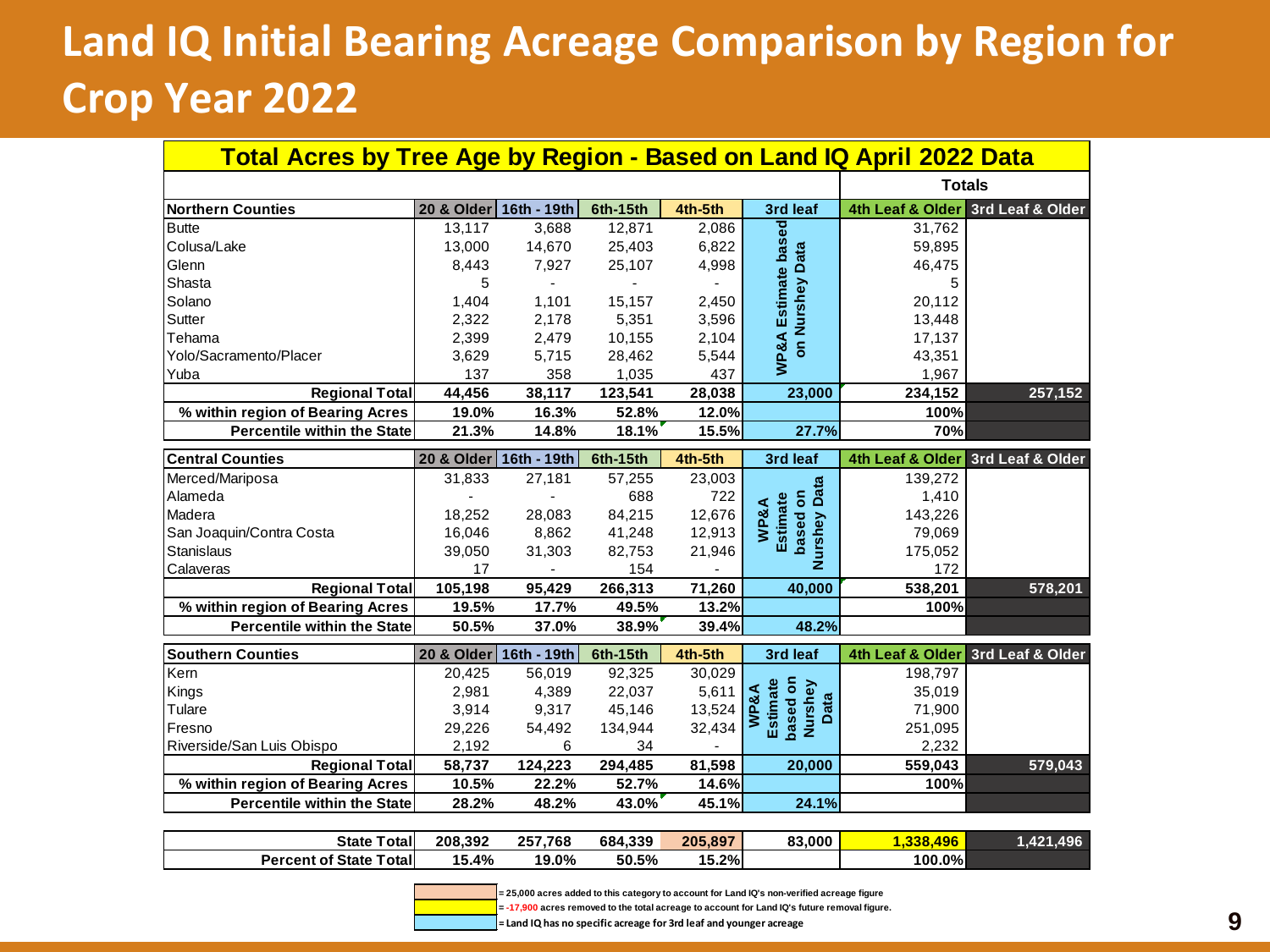### **2022 California Almond Crop Evaluation & Estimate Individual Group Estimates – as of 5/11/22**

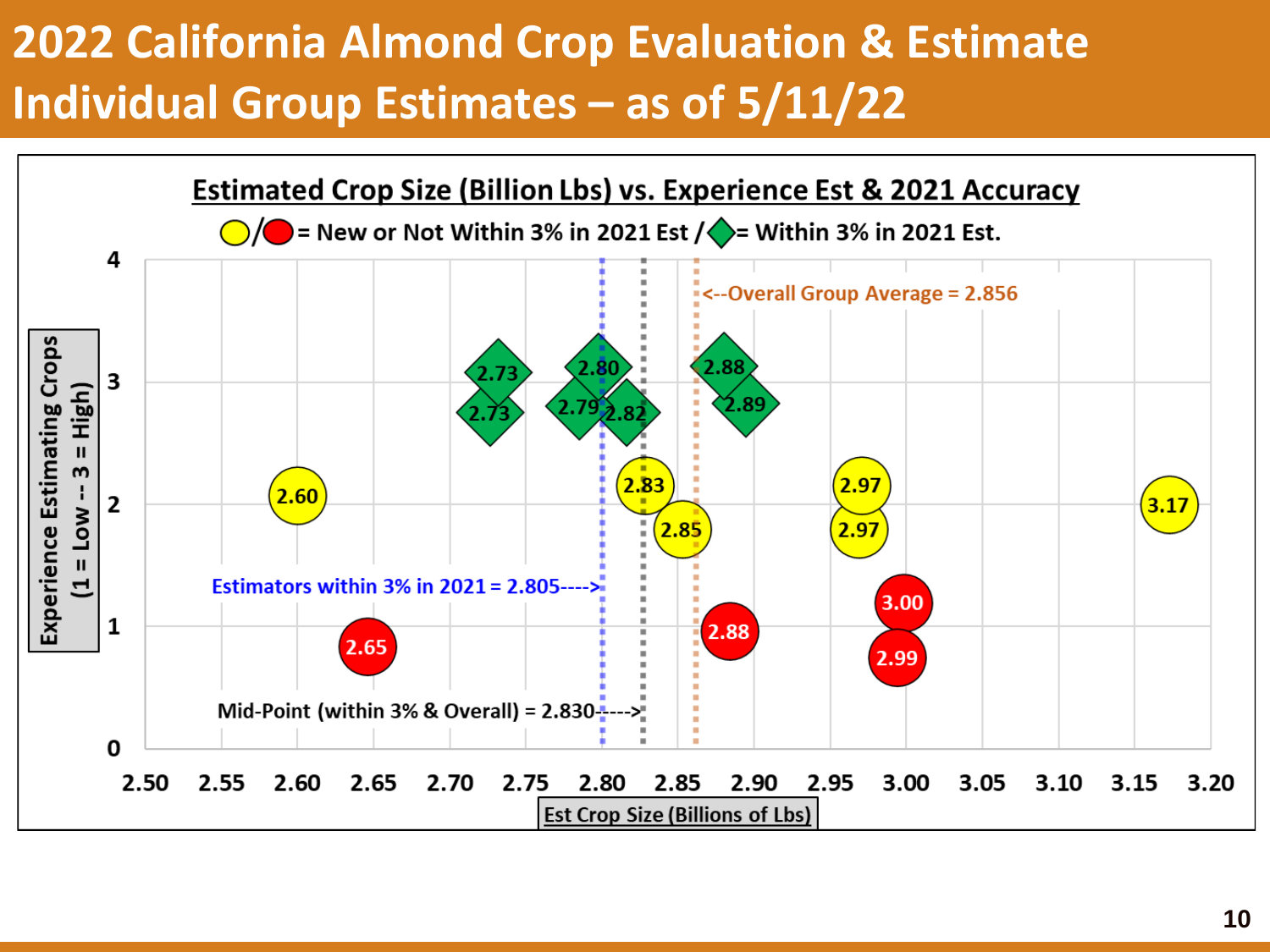### **2022 California Almond Crop Evaluation & Estimate Distribution of Estimates – as of 5/11/22**